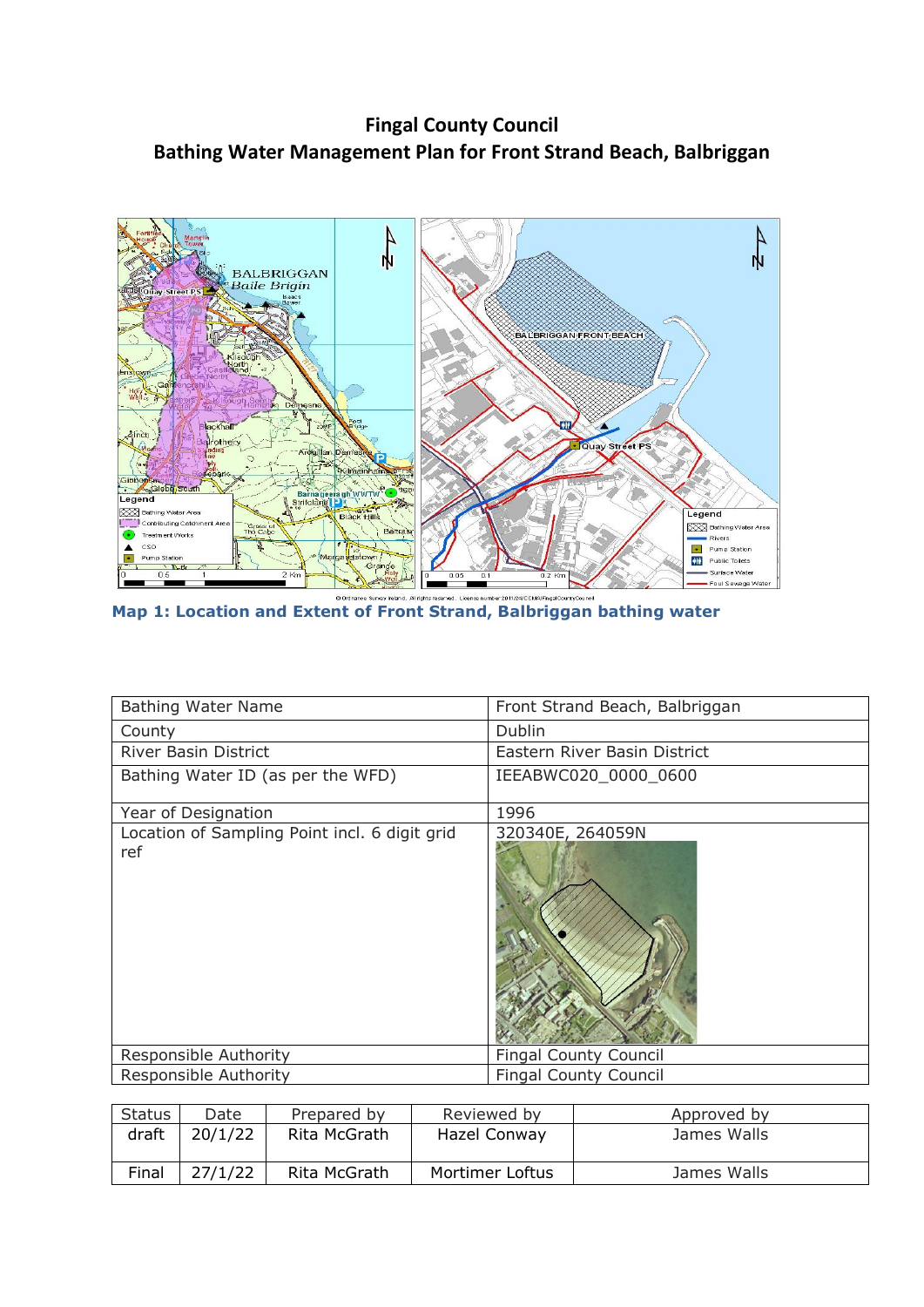#### **1.0 INTRODUCTION: EPA GUIDANCE ON MANAGEMENT OF POOR BATHING WATERS**

Guidance was issued by the EPA to inform Fingal County Council of the

- *Legislative requirements to be undertaken following the classification of a bathing water as Poor and*
- *The management approach to be undertaken to improve the water quality of a Poor bathing water.*

The guidance advised that the management plan needs to address the following:

- *a. Local authority confirms that there is a requirement for the bathing water to remain as identified bathing water*
- *b. Local authority informs of its decision on the type of seasonal bathing restriction, i.e. advice against bathing or bathing prohibition, to be issued at the Poor bathing water for the following season. The local authority's decision on the type of seasonal bathing restriction to issue at the Poor bathing water should be based on ensuring adequate bather protection.*
- *c. The cause(s) of pollution affecting the bathing water are clearly identified. Where causes of pollution require further investigation provide relevant details and timelines for completion of this task.*
- *d. The measures, including interim actions, proposed to prevent, reduce or eliminate the causes of pollution. Details of the measures proposed, timelines and responsible authority will need to be provided.*
- *e. Local authority strategy for communicating to the public (in addition to notice at the bathing water) of the:* 
	- *causes and reasons for Poor classification of the bathing water,*
	- *measures being undertaken and planned to improve the water quality of the bathing water*
	- *implications for bather health*
	- *where/who to contact for more information.*

#### **2.0 DESCRIPTION OF BATHING WATER**

Front Strand Beach is located in Balbriggan town which is situated in Fingal, North County Dublin. The beach is approx. 35km from Dublin City Centre.

Balbriggan Front Beach lies adjacent to Balbriggan Harbour. The Matt River (known locally as the Bracken River) discharges through the harbour, immediately south of the identified bathing area. Visitors access the beach by passing under an arch limestone and brick railway viaduct.

Balbriggan Front Beach is approximately 350m wide and 0.06 sq. km in area. Balbriggan Front Beach is a small flat sandy beach, sloping gently towards the sea. The adjacent harbour is a working fishing harbour. There is a rocky shore to the north of the identified beach.

A more detailed description of the bathing water and contributing catchment and pressures can be found in the Front Strand Beach, Balbriggan bathing water profile on the EPA's Beaches.ie website.

Fingal County Council confirms that Front Strand, Balbriggan bathing water will remain as an Identified Bathing Water for 2022.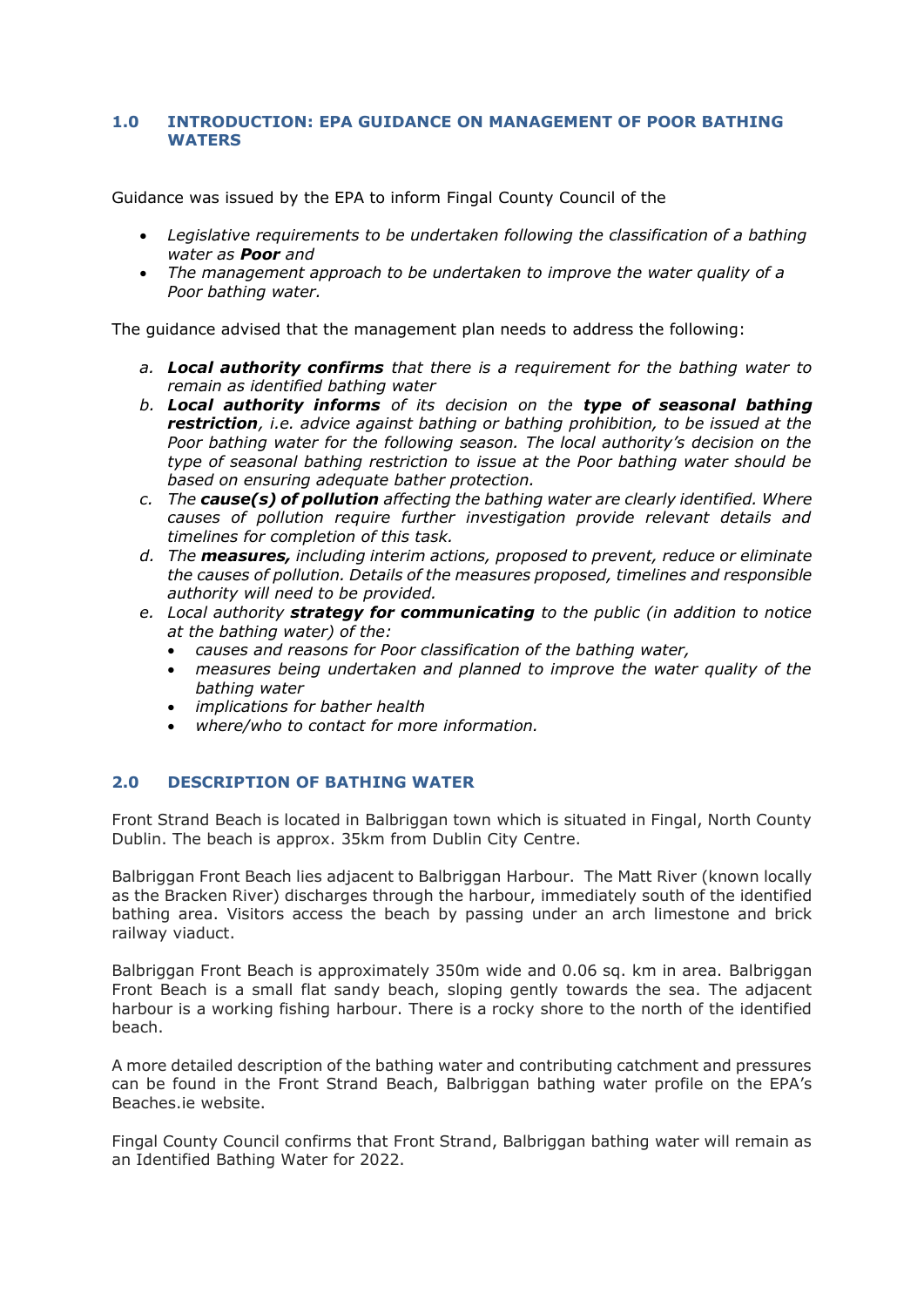### **3.0 DESCRIPTION OF THE CONTRIBUTING CATCHMENT**

Land use in the contributing catchment area consists of industrial, agricultural, commercial and residential elements, including Balrothery village and Balbriggan town.

Balbriggan Front Beach is located in the Nanny-Delvin catchment area. The main surface water body is the Bracken (Matt) River and its catchment is approximately 28 sq. km. in area. The contributing catchment for Balbriggan Front Beach is limited to Balbriggan and Balrothery areas.

The Bracken (Matt) River is the main water body discharging adjacent to the bathing area. The river discharges to the harbour at the south end of Balbriggan Front Beach. There is no surface water discharge directly to the beach.

## **4.0 BATHING WATER QUALITY ASSESSMENT**

#### *4.1 Bathing Water Regulations 2008*

The Bathing Water Regulations 2008 specifies that two parameters Escherichia coli and Intestinal enterococci are monitored at identified bathing waters throughout the bathing season. Laboratory reported bacterial counts from samples taken during the bathing season define water quality. Table 1 provides an explanation of water quality for each of these parameters.

| Parameter                             | <b>Excellent Quality</b> | <b>Good Quality</b> | <b>Sufficient Quality</b> |
|---------------------------------------|--------------------------|---------------------|---------------------------|
| Escherichia coli<br>(mpn/100ml)       | $250(*)$                 | $500(*)$            | $500$ (**)                |
| Intestinal enterococci<br>(cfu/100ml) | $100(*)$                 | $200(*)$            | $185$ (**)                |

*Table 1 Water Quality as per Bathing Water Regulations*

(\*) Based upon a 95-percentile evaluation

(\*\*) Based upon a 90-percentile evaluation

The classification of water quality status for Front Strand, Balbriggan for the period 2018- 2021 is as follows:

2018 – Sufficient

2019 – Sufficient

2020 – Poor

2021 - Poor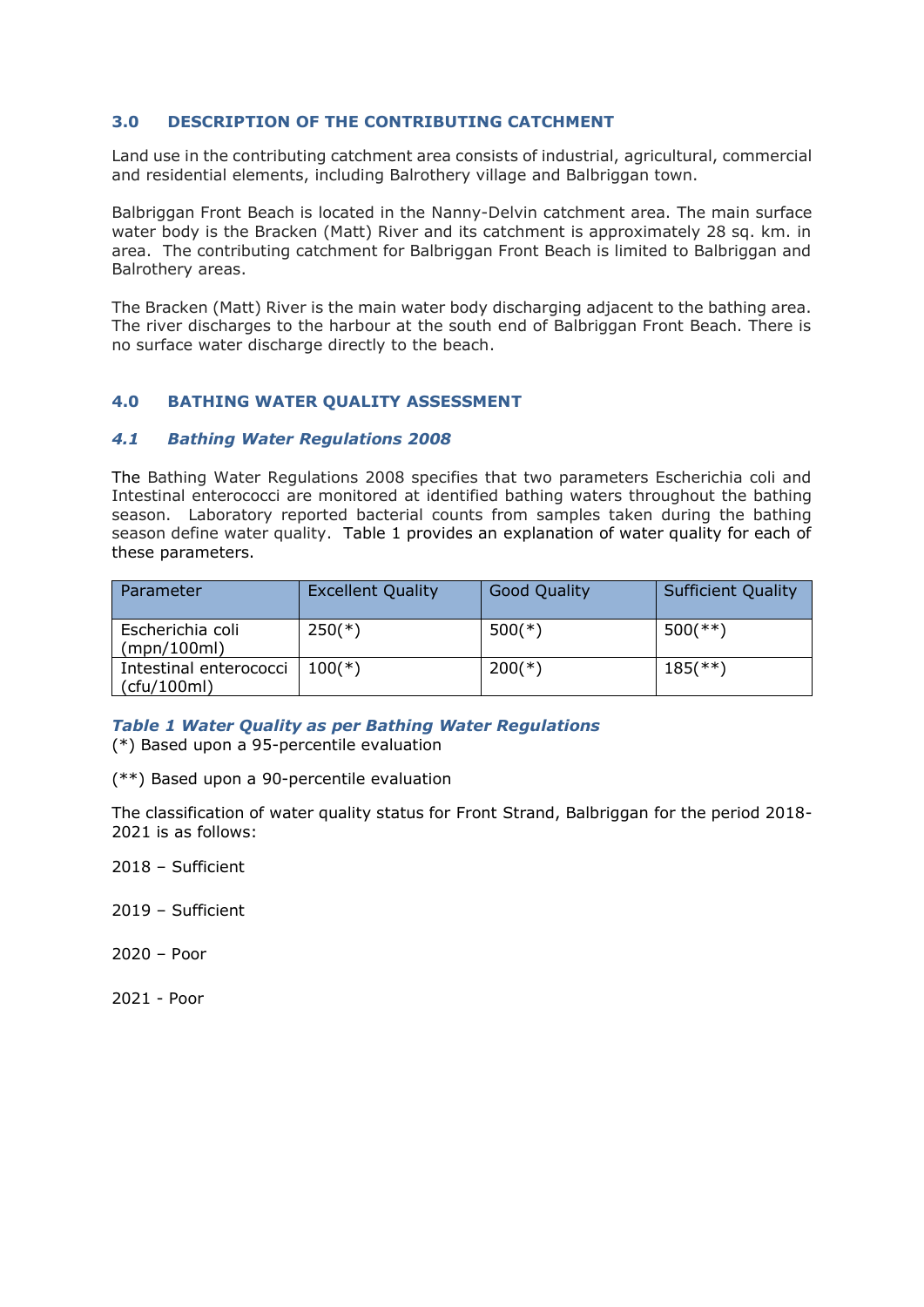# *4.2 Bathing Water Quality 2018-2021*

Bathing Water Quality data collected for Front Strand, Balbriggan beach has been compared to the in-season single sample status assessment limits (Refer to Table 2). These limits are for informational purposes throughout the bathing season only. The annual classification is based on a 4 year assessment (Refer to Section 4.1).

| Parameter              | Excellent  | Good        | Sufficient   | Poor  |
|------------------------|------------|-------------|--------------|-------|
| Intestinal enterococci | $\leq 100$ | $101 - 200$ | 201 - 250    | >250  |
| Escherichia coli       | $\leq$ 250 | $251 - 500$ | $501 - 1000$ | >1000 |

## *Table 2 Single Sample Limits for In-Season Water Quality Status Assessment*

Bathing Water Quality data which has been collected for Front Strand, Balbriggan beach and is compared to the single sample status assessment limits is presented in Table 2 (Source: www.beaches.ie).

| <b>Date</b> | Eschericia Coli | <b>Intestinal</b> | Sample<br>Quality |
|-------------|-----------------|-------------------|-------------------|
|             |                 | Enterococci       | Status*           |
| 6/9/21      | 20              | 5                 | Excellent         |
| 31/8/21     | 10              | 18                | Excellent         |
| 17/8/21     | 30              | 13                | Excellent         |
| 3/8/21      | 241             | 71                | Excellent         |
| 19/7/21     | 345             | 64                | Good              |
| 5/7/21      | 496             | 250               | Sufficient        |
| 21/6/21     | 10              | 5                 | Excellent         |
| 8/6/21      | 10              | $\overline{4}$    | Excellent         |
| 24/5/21     | 98              | 5                 | Excellent         |
| 1/9/2020    | 121             | 12                | Excellent         |
| 25/8/2020   | 7701            | 2000              | Poor              |
| 11/8/2020   | 110             | 210               | Sufficient        |
| 27/7/2020   | 109             | 29                | Excellent         |
| 13/7/2020   | 62              | $\overline{4}$    | Excellent         |
| 29/6/2020   | 171             | 66                | Excellent         |
| 15/6/2020   | 10              | $\overline{2}$    | Excellent         |
| 2/6/2020    | 10              | $\mathbf{1}$      | Excellent         |
| 25/5/2020   | 10              | $\mathbf{1}$      | Excellent         |
| 09/09/2019  | 771             | 480               | Poor              |
| 26/08/2019  | 331             | 88                | Good              |
| 12/08/2019  | 836             | 270               | Poor              |
| 29/07/2019  | 31              | 13                | Excellent         |
| 15/07/2019  | 31              | 38                | Excellent         |
| 01/07/2019  | 10              | $\overline{7}$    | Excellent         |
| 17/06/2019  | 52              | 11                | Excellent         |
| 11/06/2019  | 10              | 12                | Excellent         |
| 28/05/2019  | 10              | 23                | Excellent         |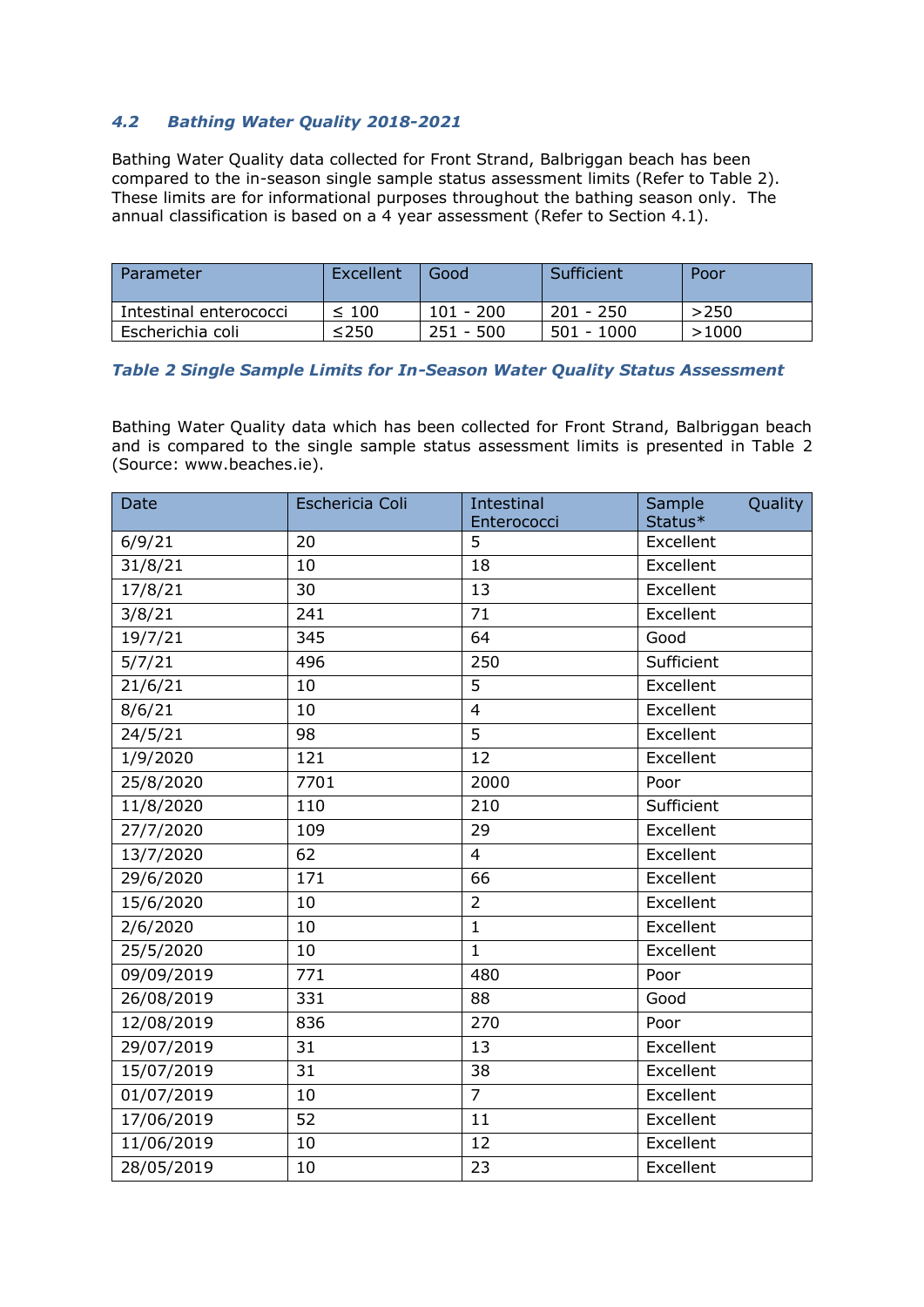| 5/09/2018  | 148  | 15  | Excellent  |
|------------|------|-----|------------|
| 20/08/2018 | 1274 | 170 | Poor       |
| 7/08/2018  | 857  | 85  | Sufficient |
| 23/07/2018 | 109  | 24  | Excellent  |
| 9/07/2018  | 52   | 14  | Excellent  |
| 25/06/2018 | 52   | 7   | Excellent  |
| 11/06/2018 | 52   | 29  | Excellent  |
| 6/06/2018  | 148  | 44  | Excellent  |
| 23/05/2018 | 31   | 6   | Excellent  |

## *Table 3 Bathing Water Quality at Front Strand, Balbriggan Beach 2018-2021*

\*From 2014 onwards bathing water sample results were categorised as 'excellent', 'good', 'sufficient' or 'poor'. Prior to 2014, bathing water sample results were categorised as 'good', 'sufficient' or 'poor'.

## *4.3 Bathing Water Assessment 2022*

In December 2021 the EPA advised that the classification of water quality status for Front Strand, Balbriggan beach for the 2022 bathing season is **Poor** (based on the assessment of 2018-2021 data).

## *4.4 Seasonal Bathing Restriction for 2022*

During the period 2018 – 2021, there were a total of 36 samples analysed for bathing water quality. Of these, 4 were classified as 'Poor', 3 as 'Sufficient', 2 as 'Good' and the remaining 27 samples classified as 'Excellent'.

On the basis of the above results, the Principal Environmental Health Officer has agreed with Fingal County Council that an Advisory Notice be placed at the beach for the duration of the bathing season 2022 as a measure to protect bathers' health.

#### **5.0 REVIEW OF POLLUTION SOURCES**

The main causes of pollution that may affect the bathing water are outlined in Table 4:

| <b>Pressure</b> | <b>Pressure Source</b>                           |
|-----------------|--------------------------------------------------|
| <b>No</b>       |                                                  |
|                 | Surface Water Streams within the beach catchment |
|                 | Agricultural run-off                             |
|                 | Foul water network and Pumpstations              |
|                 | Animal Fouling                                   |
|                 | <b>Bird Colony</b>                               |

*Table 4 Summary of pressure sources within the catchment posing a quantifiable microbial risk*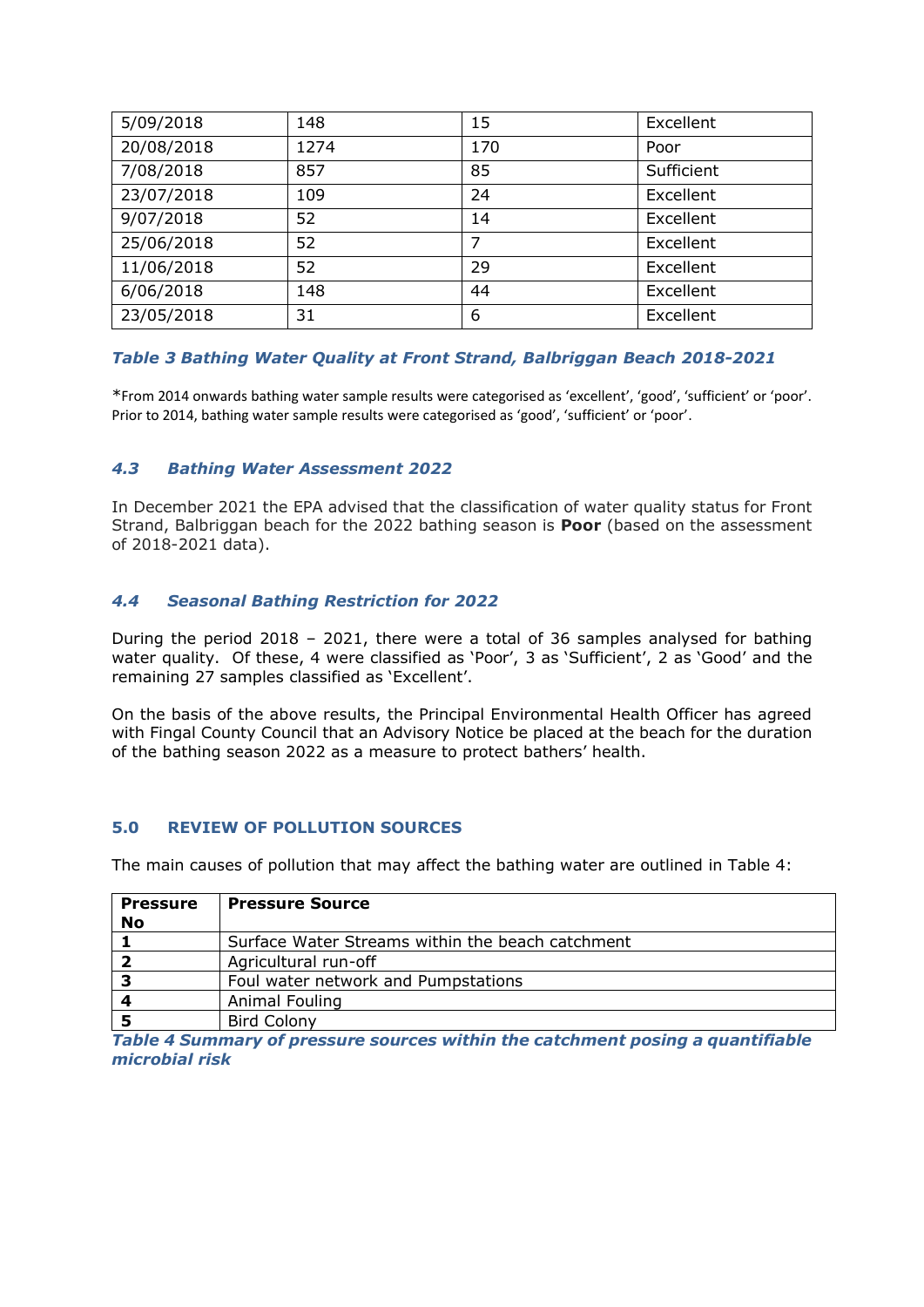## **1. Surface water streams within the beach catchment**

There are no direct surface water outfalls onto the beach. However, the Bracken (Matt River) enters Balbriggan Harbour adjacent to the bathing water and there are a number of surface water outfalls to this and these could pose a risk to the bathing water quality due to misconnections into the surface water system discharging to it. Risk is highest after heavy rainfall events.

A report on the assessment of pollution sources within the Bracken (Matt) River was commissioned by the Balbriggan Tidy Towns Committee from CDM Smith in 2020 which will assist in further investigations. Microbial source tracking (MST) analysis was used to identify the type of faecal bacterial sources in the bathing water (following the "Poor" results in 2020). MST results were positive for 'human marker' indicating a pollutant source of human origin was present. Further Microbial Source tracking (MST) was carried out in 2021 using faecal markers for Human, Ruminant, Dog and Gull and identified positive results for all markers tested during the bathing season at this bathing water. Combined storm overflows in the catchment may contribute to pollution of streams within the catchment and consequently may affect the bathing water.

A work programme will be prepared by the Local Authority Waters Programme Office to meet the restoration objective for the Bracken (Matt) River if this waterbody is included on the list of proposed Areas for Action in the final issue of River Basin Management Plan for the 3rd cycle (2022-2027) in 2022.

## **2. Agricultural run-off**

Poor farming practice may contribute to pollution of streams within the catchment (pasture and mixed farming primarily) and consequently may affect Bracken River and ultimately the bathing water. The risk is highest during intense rainfall events (MST results in 2021 showed positive for 'ruminant markers' on sampling dates when rainfall within previous 2 days of sample date.

## **3. Foul Sewer Network and Pumpstations**

The sewer network at Balbriggan, particularly the older parts of the town in the vicinity the Harbour have been identified in Irish Water's National Sewer Rehabilitation Programme as needing repairs/rehabilitation. The risk of surcharge exists in heavy rain. There are three pumpstations within the catchment. The closest pumpstation to the bathing area is Quay Street pumpstation. This pumps directly to the Dublin Road pumpstation for delivery to Balbriggan WWTP (70,000pe) ref. D0023-01. The Quay Street pumpstation conveys flows via a storm tank (capacity of 1,500m3) and when it overflows exits into the River Bracken. The River Bracken flows into Balbriggan harbour adjacent to the southern end of the bathing water. Risk of stormwater overflows to bathing water is highest during intense rainfall events.

## **4. Animal fouling at the beach**

Use of the beach by dog and horses and subsequent fouling may pose a risk to bathing water quality. MST results were positive for 'dog marker' and were present on all dates sampled in 2021 during the bathing season at the bathing water. In addition, 'ruminant markers' were identified in the River Bracken and at the bathing water on sampling dates in 2021 (where there was rainfall two days prior to sampling). Findings to date have found 'horse marker' and 'dog marker' and 'ruminant marker' as a pollution pressure at this beach.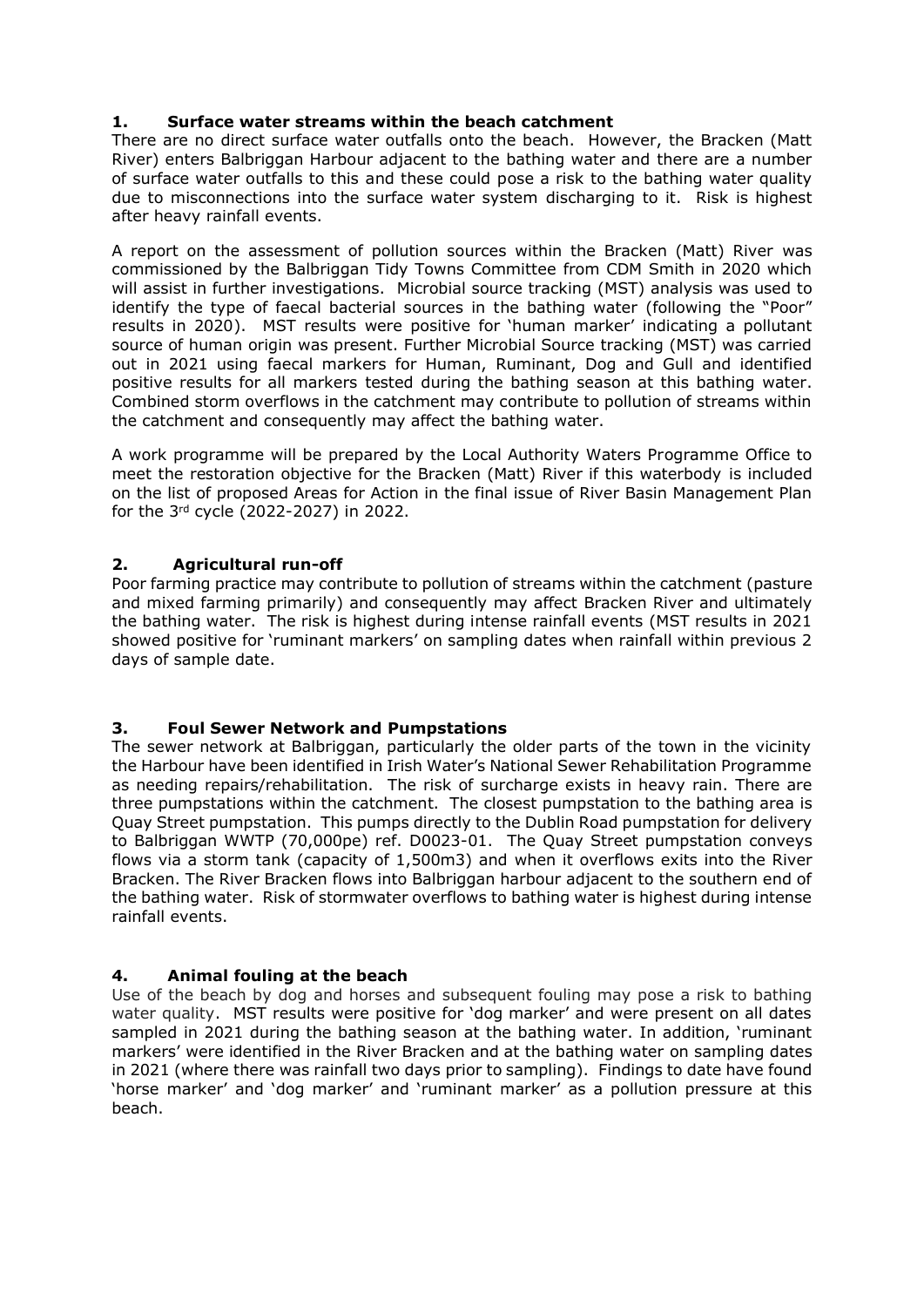## **5. Bird Colony**

Balbriggan is a well-known area for urban breeding gulls with records showing as many as 57 nests as far back as 1996. According to a recent Technical Report entitled 'National Urban Gull Survey 2021' the figures surveyed have increased and refer to the Herring Gull population to be 1,485 AONs (Apparently Occupied Nests) and 10 AONs for the Lesser Black-backed Gull breeding population. Reference was made to centres of breeding activity in Balbriggan such as the Wavin factory compound, Ardgillan Community College/Bracken Educate Together site and the Hampton Cove/Fancourt estates. Seven of the nine samples tested in 2021 using MST were positive for 'gull marker'. Any outdoor eating activities (picnics and takeaways) are known to attract bird populations however during beach inspections the birds, when sighted, were mostly congregating in the adjacent Balbriggan Harbour area rather than the bathing water.

### **6.0 PROPOSED MEASURES TO IMPROVE BATHING WATER QUALITY AT FRONT STRAND, BALBRIGGAN BEACH**

Details of the proposed measures, timelines and responsible authorities are outlined in Appendix 1.

The programme of measures will be reviewed annually.

# **7.0 COMMUNICATIONS STRATEGY**

Fingal County Council proposes to promote public awareness of the poor status of Front Strand, Balbriggan by implementing those actions as outlined in Table 5. These have been devised in conjunction with the Council's Communications Department. The nominated point of contact for further information is: Executive Scientist, Environment, Climate Action and Active Travel Department, Water Pollution Control Section, Fingal County Council, phone no. 01-8905000.

| Item | <b>Description</b>                                                                                                                                                                                                                                     | <b>Action by</b>                                                         |
|------|--------------------------------------------------------------------------------------------------------------------------------------------------------------------------------------------------------------------------------------------------------|--------------------------------------------------------------------------|
| 1    | Place the appropriate EPA-standard poor bathing<br>water template sign for seasonal bathing water<br>restriction with information regarding the causes of the<br>pollution affecting the bathing water and measures taken<br>on the beach notice board | <b>HSE/Environment Division</b>                                          |
| 2    | Train lifeguards in the significance of water quality data<br>and providing advice to the public on how to obtain<br>further information                                                                                                               | Operations Department<br>and Environment Division                        |
| 3    | Provide information on bathing waters on the EPA's<br>national website; beaches.ie and Fingal Website;<br>www.fingal.ie                                                                                                                                | Environment<br>Division/Communications<br>Department                     |
| 4    | Direct communications to the Elected Members through<br>the 'Our Balbriggan' project                                                                                                                                                                   | Environment<br>Division/Operations<br>Department/Economic<br>Development |
| 5    | Use social media to circulate updated information and<br>provide information on bathing water results and<br>warning notices to registered users through the Fingal<br>Alerts system                                                                   | Environment<br>Division/Communications<br>Department                     |
| 6    | General Bathing Water Awareness Programme at the<br>beach (including Dog Warden patrols - subject to<br>resources available)                                                                                                                           | Environment<br>Division/Communications<br>Department                     |

*Table 5 Communications Strategy*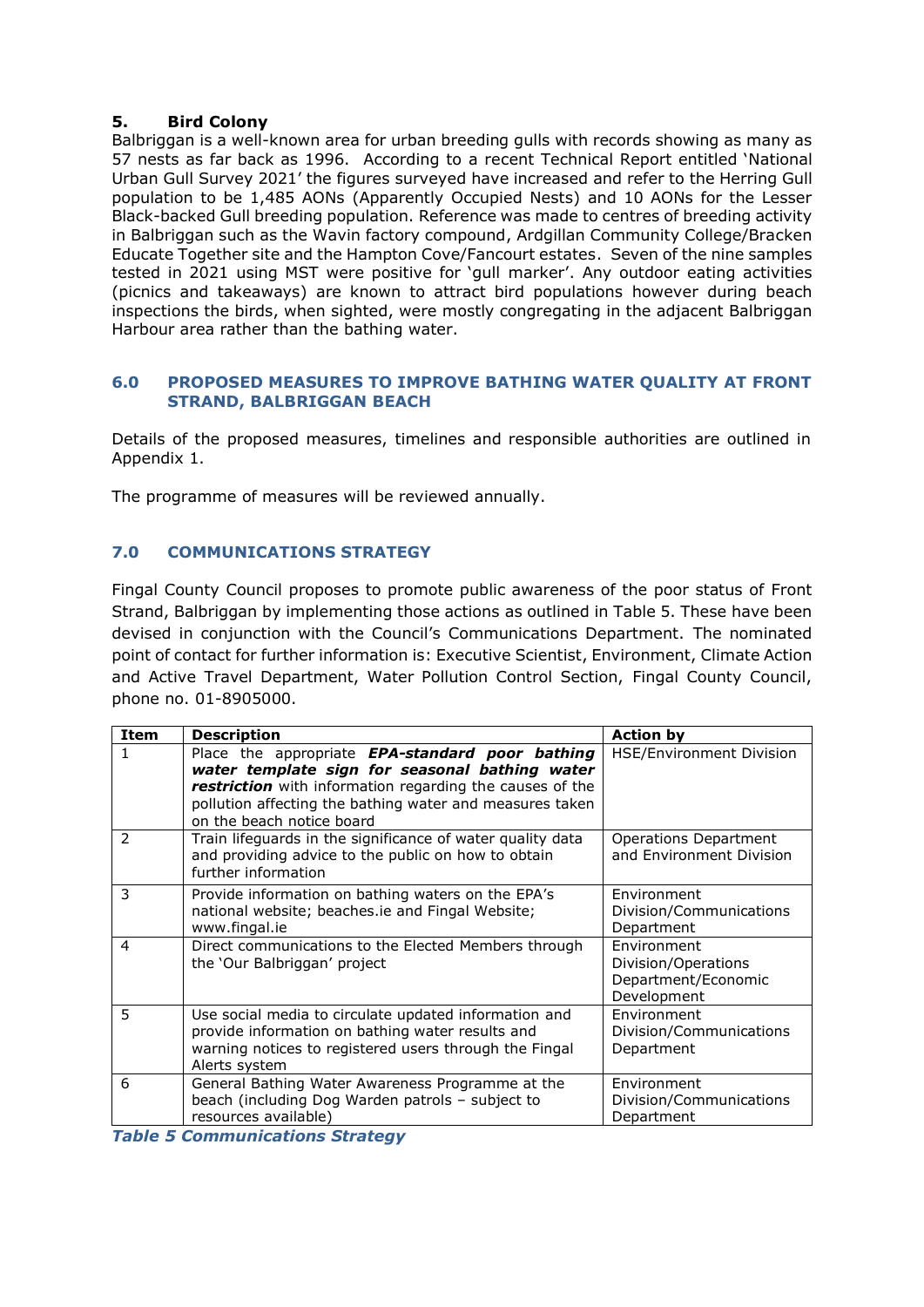| <b>APPENDIX 1</b>                                                                                                                                                                                                                                                                                                                                                                                                                                                                                                                                                                                                                                                                 |                                                                                                                                                                                                                         |                                       |                                     |  |  |
|-----------------------------------------------------------------------------------------------------------------------------------------------------------------------------------------------------------------------------------------------------------------------------------------------------------------------------------------------------------------------------------------------------------------------------------------------------------------------------------------------------------------------------------------------------------------------------------------------------------------------------------------------------------------------------------|-------------------------------------------------------------------------------------------------------------------------------------------------------------------------------------------------------------------------|---------------------------------------|-------------------------------------|--|--|
| DETAILS OF PROPOSED MEASURES TO IMPROVE BATHING WATER QUALITY AT<br>FRONT STRAND, BALBRIGGAN BEACH 2022                                                                                                                                                                                                                                                                                                                                                                                                                                                                                                                                                                           |                                                                                                                                                                                                                         |                                       |                                     |  |  |
| <b>PRESSURE 1 AND 2</b>                                                                                                                                                                                                                                                                                                                                                                                                                                                                                                                                                                                                                                                           | SURFACE WATER STREAMS WITHIN THE BEACH CATCHMENT and<br><b>AGRICULTURAL RUN-OFF</b>                                                                                                                                     |                                       |                                     |  |  |
| <b>PRESSURE TYPE</b>                                                                                                                                                                                                                                                                                                                                                                                                                                                                                                                                                                                                                                                              | <b>Contaminated Surface</b><br>Water/Sewage                                                                                                                                                                             |                                       |                                     |  |  |
| <b>Microbial Pollution Potential</b>                                                                                                                                                                                                                                                                                                                                                                                                                                                                                                                                                                                                                                              | <b>HIGH</b>                                                                                                                                                                                                             |                                       |                                     |  |  |
| <b>Pressure Description</b>                                                                                                                                                                                                                                                                                                                                                                                                                                                                                                                                                                                                                                                       | Surface water contaminated by misconnections or poor farming<br>practices discharging onto the beach could pose a risk to bathing<br>water quality.<br>Combined storm overflows in the catchment may also contribute to |                                       |                                     |  |  |
|                                                                                                                                                                                                                                                                                                                                                                                                                                                                                                                                                                                                                                                                                   | pollution of streams within the catchment and consequently may<br>affect the bathing water.                                                                                                                             |                                       |                                     |  |  |
| <b>SHORT TERM ACTIONS</b>                                                                                                                                                                                                                                                                                                                                                                                                                                                                                                                                                                                                                                                         | Agency responsible                                                                                                                                                                                                      | <b>Contact</b><br>person              | <b>Target</b><br>timeframe          |  |  |
| Sampling of bathing water/surface water<br>outfalls to determine water quality and test<br>for pathogen speciation (in particular<br>Bracken River) where identification of the<br>source of pathogens will be investigated<br>(UCD). Liaise with Irish Water for possible<br>sources of sewage and field work.<br>The 2020 report commissioned by<br>Balbriggan Tidy Towns Committee and<br>produced by CDM Smith on the assessment<br>of pollution sources in the River Bracken e.g.<br>discharges arising from misconnections has<br>been reviewed. Further water quality<br>testing is proposed for 2022 at the River<br>Bracken (weekly in Q1 and monthly testing<br>$Q2-Q4$ | <b>Fingal County Council</b><br><b>Environment Division</b><br><b>Fingal County Council</b><br><b>Environment Division</b>                                                                                              | R. McGrath<br>R. McGrath/<br>J. Walls | Q2-Q3/2022<br>Q1-Q4/2022            |  |  |
| Irish Water propose to undertake a Drainage<br>Action Plan in 2022. The work will involve a<br>review of the network to identify<br>misconnections or infiltration from the foul<br>network, including unknown overflow<br>points. An upgrade/rehabilitation of the<br>Quay Street Pumping Station will also be<br>progressed.                                                                                                                                                                                                                                                                                                                                                    | Irish Water                                                                                                                                                                                                             | J. Doran, IW                          | Q2 starting<br>tender/2022-<br>2024 |  |  |
| Inspection of farms and farm practices - as<br>referred by LAWPRO. Additional<br>reconnaissance surveys of slurry spreading in<br>the catchment to be carried out.                                                                                                                                                                                                                                                                                                                                                                                                                                                                                                                | <b>Fingal County Council</b><br><b>Environment Division</b>                                                                                                                                                             | J. Walls                              | Q1-Q4 2022                          |  |  |
| Enforcement action where required.                                                                                                                                                                                                                                                                                                                                                                                                                                                                                                                                                                                                                                                | <b>Fingal County Council</b><br><b>Environment Division</b>                                                                                                                                                             | J. Walls                              | Q3-Q4/2022                          |  |  |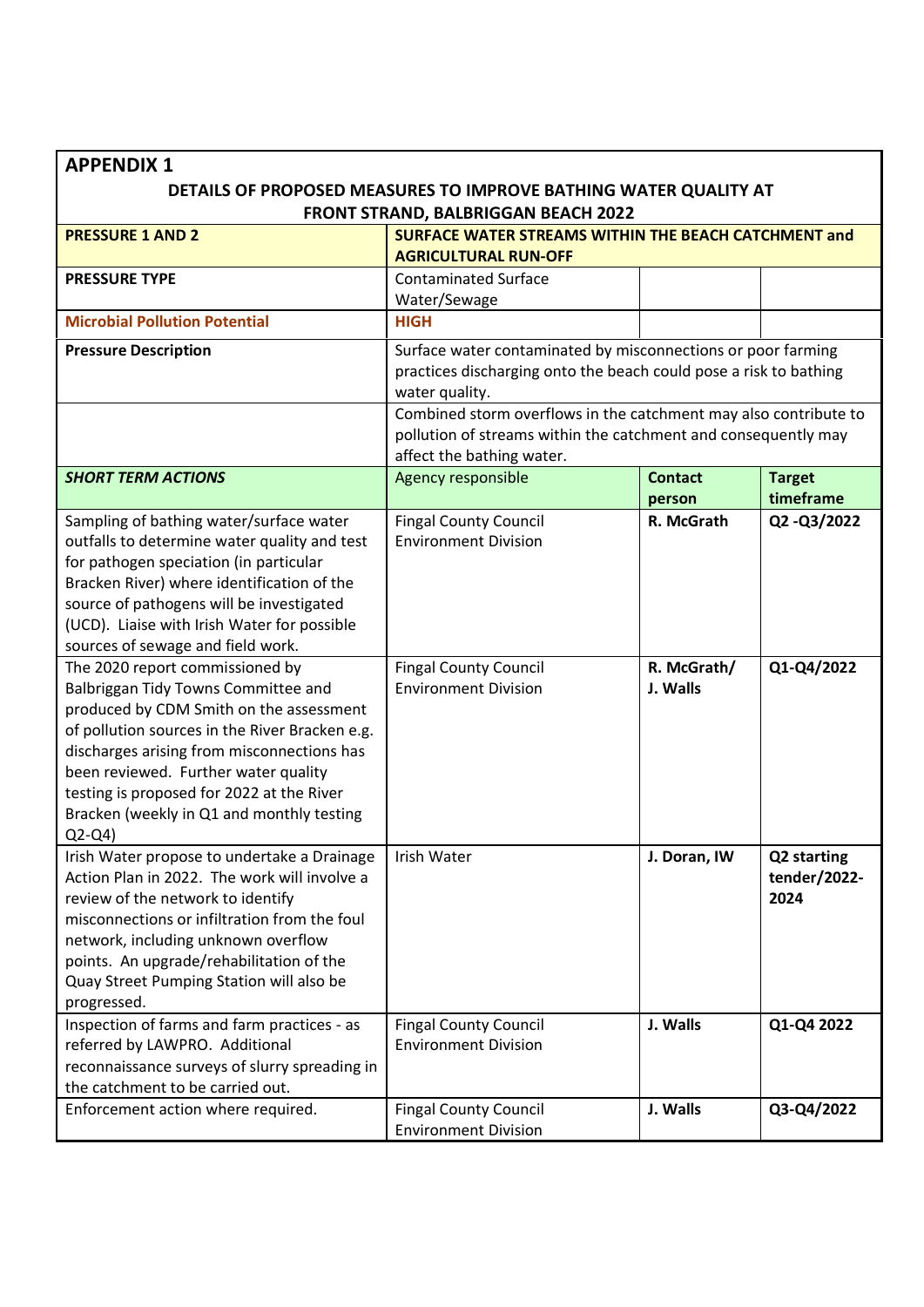| <b>PRESSURE 3</b>                                                                                                                                                                                                                                                                                                                                                                        | <b>FOUL SEWER NETWORK AND PUMPING STATIONS</b>                                                                       |                          |                            |
|------------------------------------------------------------------------------------------------------------------------------------------------------------------------------------------------------------------------------------------------------------------------------------------------------------------------------------------------------------------------------------------|----------------------------------------------------------------------------------------------------------------------|--------------------------|----------------------------|
| <b>PRESSURE TYPE</b>                                                                                                                                                                                                                                                                                                                                                                     | Sewage                                                                                                               |                          |                            |
| <b>Microbial Pollution Potential</b>                                                                                                                                                                                                                                                                                                                                                     | <b>MODERATE</b>                                                                                                      |                          |                            |
| <b>Pressure Description</b>                                                                                                                                                                                                                                                                                                                                                              | During overflow, effluent from Pump Station can discharge<br>to the River Bracken and via Harbour to the Irish Sea.  |                          |                            |
| <b>SHORT TERM ACTIONS</b>                                                                                                                                                                                                                                                                                                                                                                | <b>Agency responsible</b>                                                                                            | <b>Contact</b><br>person | <b>Target</b><br>timeframe |
| The 2021 National Sewer Rehabilitation<br>Programme was undertaken by Irish Water<br>and included identifying works for the<br>rehabilitation/repair of pipework in<br>Balbriggan including the Harbour area. Irish<br>Water's will be carrying out a Drainage<br>Action Plan for Balbriggan in 2022 and works<br>may be included in future rehabilitation<br>programmes from this work. | Irish Water                                                                                                          | J. Doran, IW             | Q1 2022-24                 |
| All pumping stations are on a telemetry<br>system which allows for notification of and<br>rapid response to overflows from the<br>Pumping Stations. There are also frequent<br>inspections and maintenance of equipment<br>at the Pumping Stations.                                                                                                                                      | <b>Fingal County Council Drainage</b><br>Section                                                                     | D.T.Byrne                | Q2-Q4/2022                 |
| <b>PRESSURE 4</b>                                                                                                                                                                                                                                                                                                                                                                        | <b>ANIMAL FOULING AT THE BEACH</b>                                                                                   |                          |                            |
| <b>PRESSURE TYPE</b>                                                                                                                                                                                                                                                                                                                                                                     | Fouling                                                                                                              |                          |                            |
| <b>Microbial Pollution Potential</b>                                                                                                                                                                                                                                                                                                                                                     | <b>MODERATE</b>                                                                                                      |                          |                            |
| <b>Pressure Description</b>                                                                                                                                                                                                                                                                                                                                                              | Use of the beach by dog walkers and horse riders and subsequent<br>fouling may pose a risk to bathing water quality. |                          |                            |
| <b>SHORT TERM ACTIONS</b>                                                                                                                                                                                                                                                                                                                                                                | Agency responsible                                                                                                   | <b>Contact</b><br>person | <b>Target</b><br>timeframe |
| Public awareness campaign regarding the                                                                                                                                                                                                                                                                                                                                                  | <b>Fingal County Council</b>                                                                                         | M. Hand                  | Q2/Q3/2022                 |
| dangers of animal fouling.                                                                                                                                                                                                                                                                                                                                                               | <b>Environment Division</b>                                                                                          |                          |                            |
| Dog warden to target beach for inspections                                                                                                                                                                                                                                                                                                                                               | <b>Fingal County Council</b>                                                                                         | M. Hand                  | Q2/Q3/2022                 |
| during the Bathing Season.                                                                                                                                                                                                                                                                                                                                                               | <b>Environment Division</b>                                                                                          |                          |                            |
| Duplicate sampling of bathing waters for                                                                                                                                                                                                                                                                                                                                                 | <b>Fingal County Council</b>                                                                                         | R. McGrath               | Q2-Q4/2022                 |
| pathogen speciation purposes.                                                                                                                                                                                                                                                                                                                                                            | <b>Environment Division</b>                                                                                          |                          |                            |
| Medium term study to establish source of<br>pathogens in Balbriggan catchment with a<br>view to informing future management plans<br>(Acclimatize/UCD)                                                                                                                                                                                                                                   | <b>Fingal County Council</b><br><b>Environment Division</b>                                                          | R. McGrath               | 2017-2022                  |
| <b>PRESSURE 5</b>                                                                                                                                                                                                                                                                                                                                                                        | <b>BIRD COLONY</b>                                                                                                   |                          |                            |
| <b>PRESSURE TYPE</b>                                                                                                                                                                                                                                                                                                                                                                     | Fouling                                                                                                              |                          |                            |
| <b>Microbial Pollution Potential</b>                                                                                                                                                                                                                                                                                                                                                     | LOW                                                                                                                  |                          |                            |
| <b>Pressure Description</b>                                                                                                                                                                                                                                                                                                                                                              | Impact of gull population may pose a risk to bathing water quality.                                                  |                          |                            |
| <b>SHORT TERM ACTIONS</b>                                                                                                                                                                                                                                                                                                                                                                | <b>Agency responsible</b>                                                                                            | <b>Contact</b><br>person | <b>Target</b><br>timeframe |